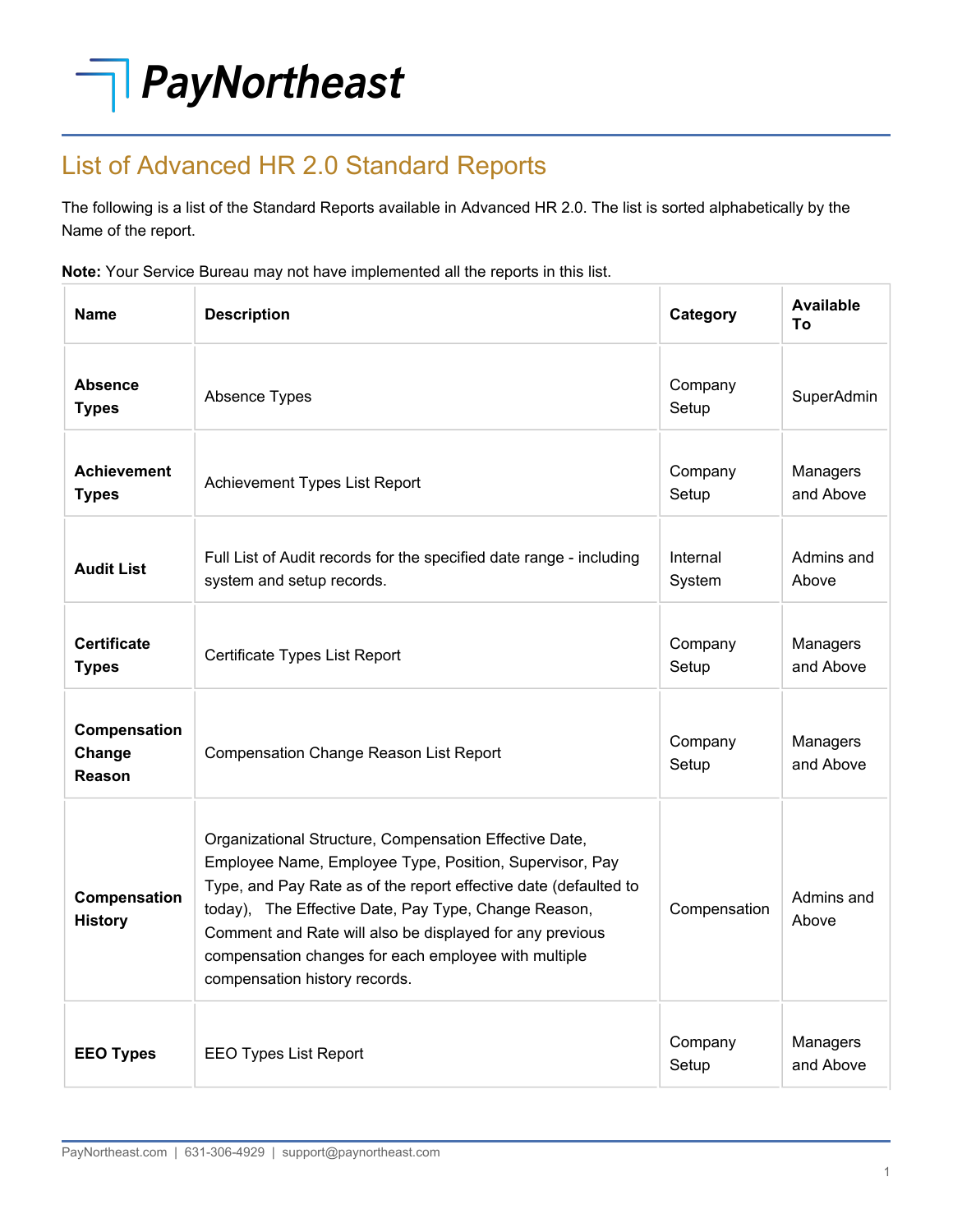| <b>Employee</b><br><b>Address</b><br><b>Change Audit</b> | Audit records for all Employee Address Fields                                                                                                                                                                                                                                                                                                                         | Employee         | Managers<br>and Above |
|----------------------------------------------------------|-----------------------------------------------------------------------------------------------------------------------------------------------------------------------------------------------------------------------------------------------------------------------------------------------------------------------------------------------------------------------|------------------|-----------------------|
| <b>Employee</b><br><b>Audit</b>                          | Includes all Employee related audits                                                                                                                                                                                                                                                                                                                                  | Employee         | Admins and<br>Above   |
| <b>Employee List</b>                                     | Status, ID, Name, Position, Supervisor and Organization<br>Assignment as of the effective date. By default the effective<br>date is today and the selected status is Active.                                                                                                                                                                                          | Employee         | Managers<br>and Above |
| <b>Employment</b><br><b>Types</b>                        | <b>Employment Types List Report</b>                                                                                                                                                                                                                                                                                                                                   | Company<br>Setup | Managers<br>and Above |
| <b>Ethnicity</b><br><b>Types</b>                         | <b>Ethnicity Types List Report</b>                                                                                                                                                                                                                                                                                                                                    | Company<br>Setup | Managers<br>and Above |
| <b>Expiring</b><br><b>Achievements</b>                   | Expiration Date, Employee ID, Name, Achievement Description,<br>Award Date, Supervisor and Organizational Assignment as of<br>the effective date (defaulted to today). If the Achievement type<br>is not specified, Achievements of all types that expire within the<br>specified relative (defaulted to the current month) date range<br>will be included.           | Employee         | Managers<br>and Above |
| <b>Expiring</b><br><b>Certificates</b>                   | Expiration Date, Employee ID, Name, Certificate Description,<br>Issuer, Awarded Date, Supervisor and Organizational<br>Assignment as of the effective date (defaulted to today). If the<br>certificate type is not specified, certificates of all types that<br>expire within the specified relative (defaulted to the current<br>month) date range will be included. | Employee         | Managers<br>and Above |
| <b>Expiring</b><br><b>Licenses</b>                       | Expiration Date, Employee ID, Name, License Description,<br>Issuer, Issue Date, Supervisor and Organizational Assignment<br>as of the effective date (defaulted to today). If the license type<br>is not specified, licenses of all types that expire within the<br>specified relative (defaulted to the current month) date range<br>will be included.               | Employee         | Managers<br>and Above |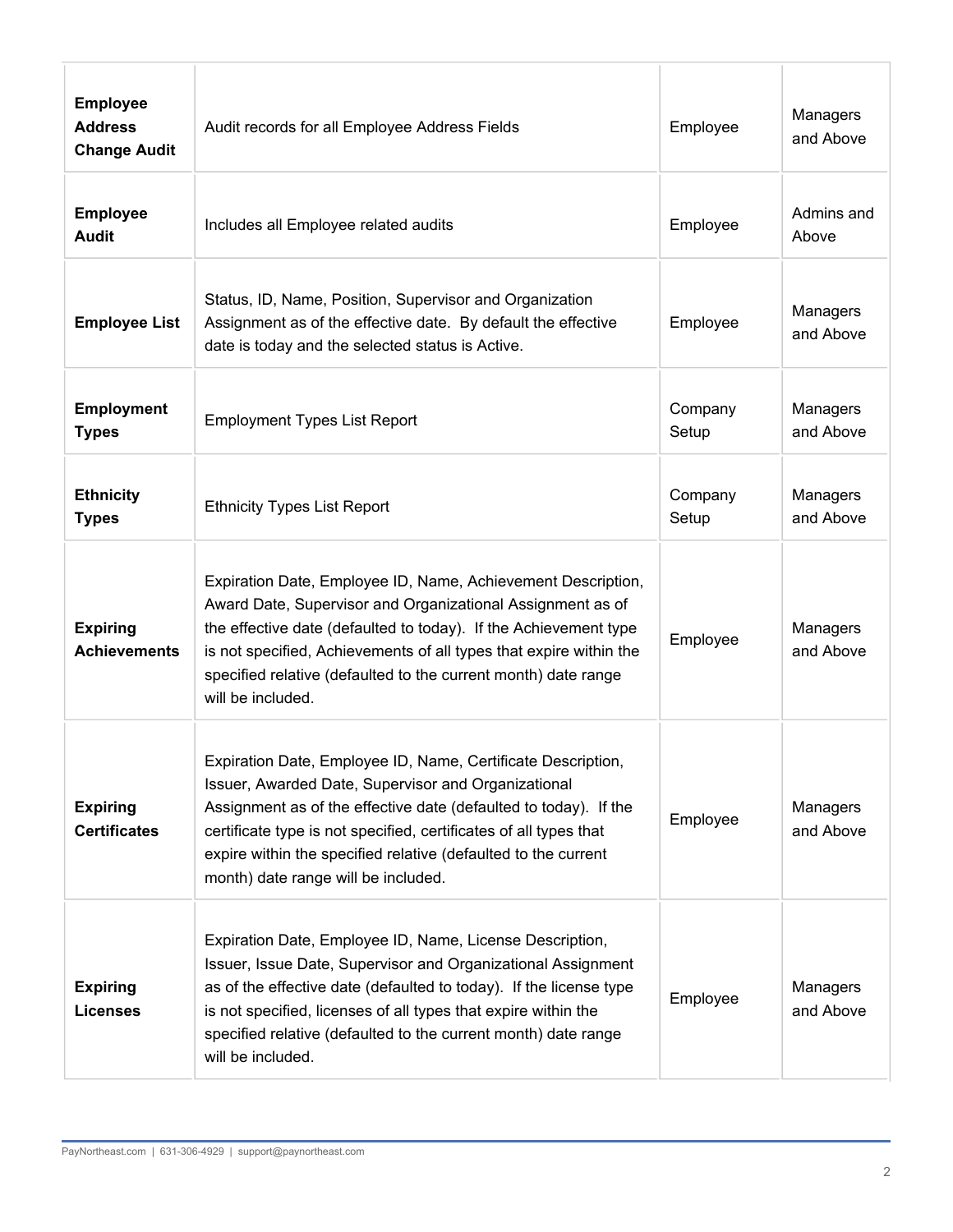| <b>Job Types</b>                                    | Job Types List Report                                                                                                                                                                                                                                                           | Company<br>Setup | Managers<br>and Above |
|-----------------------------------------------------|---------------------------------------------------------------------------------------------------------------------------------------------------------------------------------------------------------------------------------------------------------------------------------|------------------|-----------------------|
| <b>License Types</b>                                | License Types List Report                                                                                                                                                                                                                                                       | Company<br>Setup | Managers<br>and Above |
| <b>New Hire List</b>                                | Hire Date, Employee ID, Name, Position, Status, Supervisor,<br>Rate, Pay Type, Employment Type, and Organization<br>Assignment for all new hires within the specified relative date<br>range (defaulted to previous month) based on the effective date<br>(defaulted to today). | Employee         | Managers<br>and Above |
| Pay Grade<br><b>Types</b>                           | Pay Grade Types List Report                                                                                                                                                                                                                                                     | Company<br>Setup | Managers<br>and Above |
| Pay Group<br><b>Types</b>                           | Pay Group Types List Report                                                                                                                                                                                                                                                     | Company<br>Setup | Managers<br>and Above |
| Pay Range<br><b>Types</b>                           | Pay Range Types List Report                                                                                                                                                                                                                                                     | Company<br>Setup | Managers<br>and Above |
| <b>Position</b><br>Organization<br>Change<br>Reason | Position Organization Change Reason List Report                                                                                                                                                                                                                                 | Company<br>Setup | Managers<br>and Above |
| <b>Position</b><br><b>Types</b>                     | Position Types List Report                                                                                                                                                                                                                                                      | Company<br>Setup | Managers<br>and Above |
| <b>Rate Types</b>                                   | Rate Types List Report                                                                                                                                                                                                                                                          | Company<br>Setup | Managers<br>and Above |
| <b>Review Types</b>                                 | Review Types List Report                                                                                                                                                                                                                                                        | Company<br>Setup | Managers<br>and Above |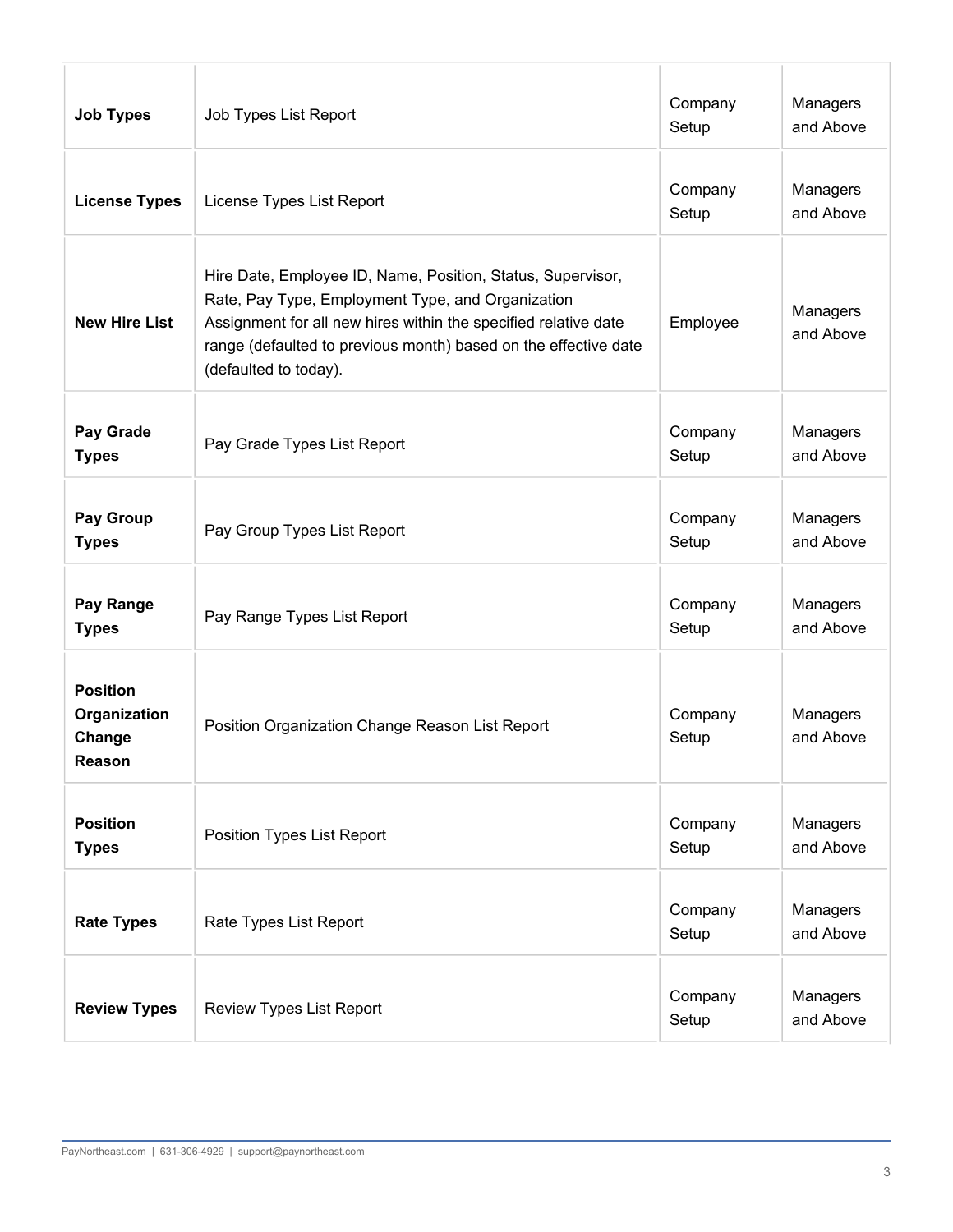| <b>Service</b><br><b>Bureau Users</b> | Even though this report prompts for a company it returns all the<br>super and global admin user in the system. The columns<br>include User Name, Users Last and First Names, Companies (if<br>specified), User Status, TFA Status, TFA Setup Complete<br>Indicator, Create Date, and Super and Global Admin. | <b>Users</b>     | Super<br>Admin        |
|---------------------------------------|--------------------------------------------------------------------------------------------------------------------------------------------------------------------------------------------------------------------------------------------------------------------------------------------------------------|------------------|-----------------------|
| <b>Shift Types</b>                    | Shift Types List Report                                                                                                                                                                                                                                                                                      | Company<br>Setup | Managers<br>and Above |
| <b>Skill Types</b>                    | <b>Skill Types List Report</b>                                                                                                                                                                                                                                                                               | Company<br>Setup | Managers<br>and Above |
| <b>Status Types</b>                   | <b>Status Types List Report</b>                                                                                                                                                                                                                                                                              | Company<br>Setup | Managers<br>and Above |
| <b>Termination</b><br>List            | Hire Date, Employee ID, Name, Position, Status, Supervisor,<br>Rate, Pay Type, Employment Type, and Organization<br>Assignment for all terms within the specified relative date range<br>(defaulted to previous month) based on the effective date<br>(defaulted to today).                                  | Employee         | Managers<br>and Above |
| <b>Upcoming</b><br><b>Events</b>      | The report lists the scheduled date, employee name, employee<br>ID, employee's current position (job), Event Type for all<br>scheduled reviews, and expiring achievements, licenses and<br>certifications for employees within the specified time frame.                                                     | Employee         | Managers<br>and Above |
| <b>Upcoming</b><br><b>Reviews</b>     | Scheduled Date, Employee Name, ID, Review Type, Reviewer<br>and Supervisor Name for all upcoming reviews within the<br>specified relative date range                                                                                                                                                         | Employee         | Managers<br>and Above |
| <b>User in Roles</b>                  | Includes all user and role records for each user with the<br>specified status. The columns include Username, Active Status,<br>Two-Factor Active indicator, Create Date, Employee Name(s),<br>Employee ID, Company and Role Name                                                                             | <b>Users</b>     | Admins and<br>Above   |